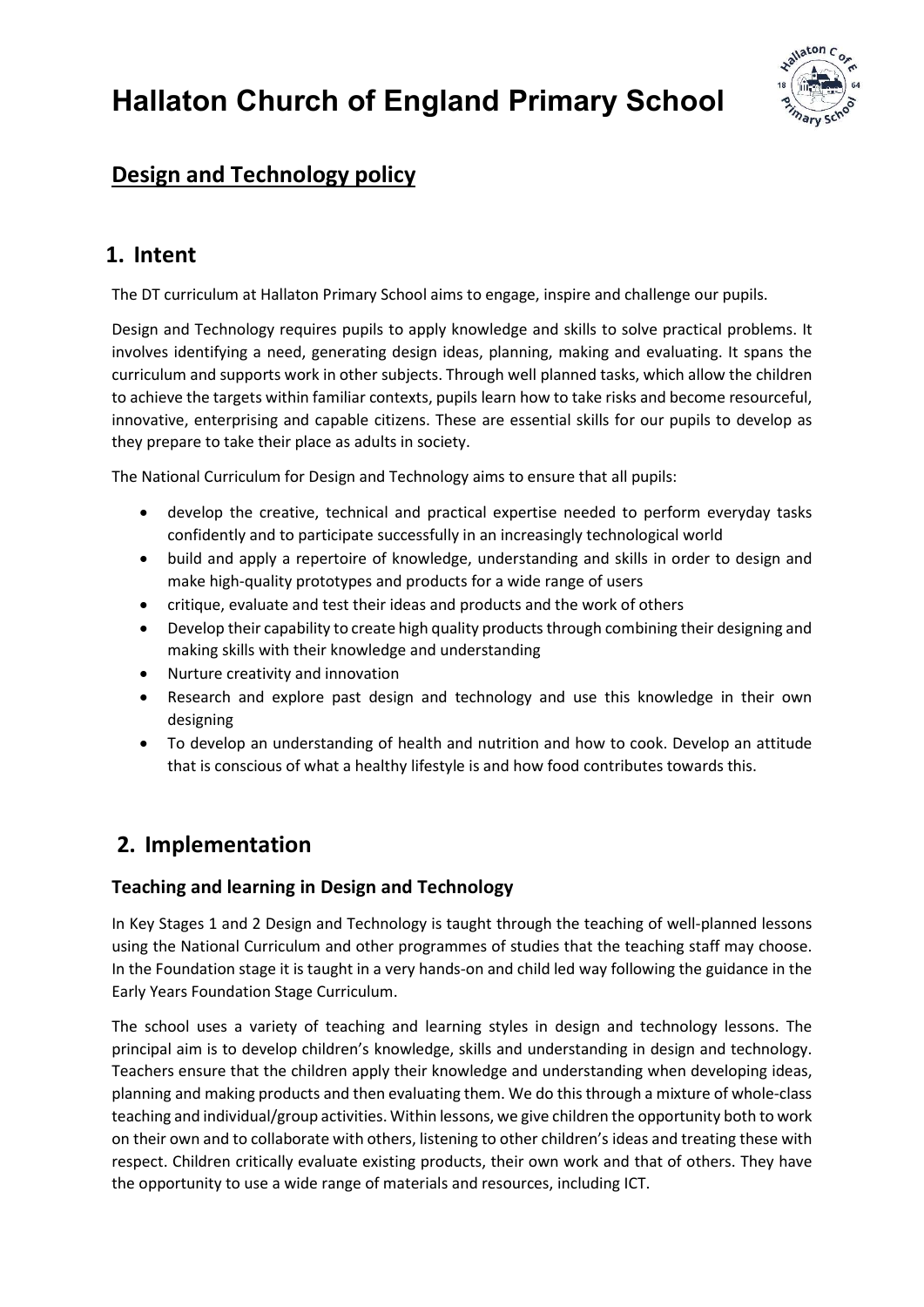# Hallaton Church of England Primary School



### Equipment and Resources

All children should have access to basic Art and DT materials in their own classroom, including paintbrushes, glue, scissors, and some paint. Materials which are not used on a daily basis such as clay, 3D printing PLA and specific materials will be ordered by the subject leader and distributed to the necessary year groups.

## 3. Impact

### Assessment and Recording

Assessment forms part of the planning, teaching and learning and takes place throughout the year by questioning, observing pupils at work and discussing their ideas with them. Each piece of work shows the learning objective and this is used to inform assessment. Teachers make positive verbal/written comments, as well as constructive suggestions to help children improve their work. The children are also involved in the evaluation process and are expected to carry out their own self-assessment of their work. Peer assessment is encouraged and the children are expected to make positive comments about others work in addition to asking questions.

Staff are provided with National Curriculum objectives for DT and a progression of skills document, which they will use to assess each child individually within a topic. This ensures coverage across the year of the key skills. All plans are specifically linked to the progression of skills required for each year group.

In accordance with the school's policy, parents will receive a written report on all aspects of a pupil's school work, including DT at the end of the summer term.

## Differentiation

Art and DT in the school will comply with the three basic principles for inclusion:

- Set suitable learning challenges.
- Respond to pupils diverse learning needs.
- Strive to overcome potential barriers to learning and assessment for individuals and groups of pupils.

The action necessary to respond to an individual's requirements for curriculum access will be met through greater differentiation of tasks and materials, consistent with school-based intervention as set out in the SEND Code of Practice.

Gifted and talented children will be encouraged to develop their talents and experiences of DT through a range of activities. It is the class teacher's responsibility to make sure suitable learning objectives are being set and that the children are being challenged in their learning.